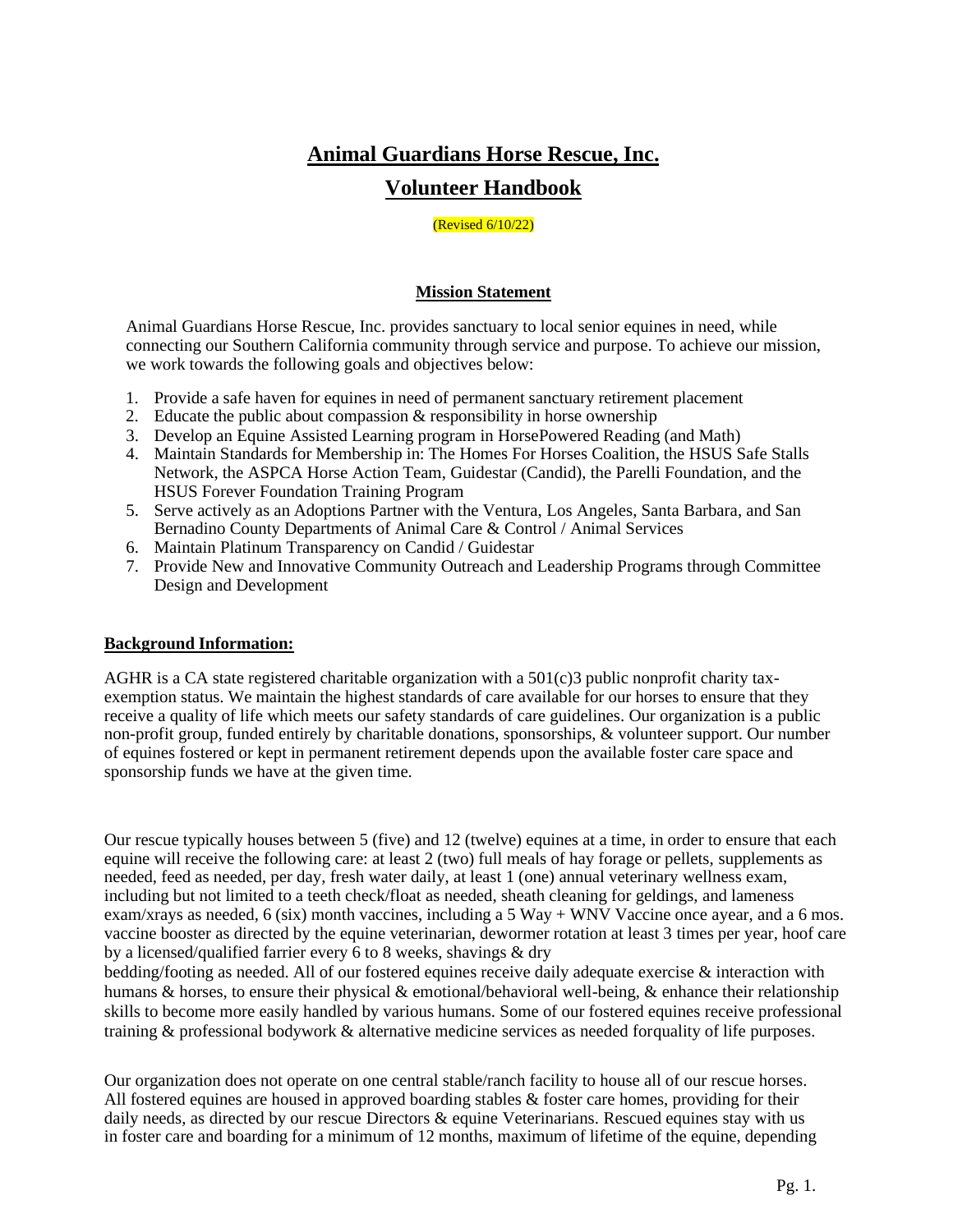upon the level of severity of rehabilitation needs. Most of our equines come to us for full retirement from riding, and we keep them for life in equine sanctuary with our program. A few may be adopted outto the public if they are deemed fit for adoption, unsponsored, and not considered to have special needs,nor be at risk for rehoming by an adopter. If an equine is adopted through our organization, we do not guarantee / warranty riding ability / fitness for any particular "purpose" other than companion animal. We do not euthanize horses for lack of funds or space.

We are a member of The Homes For Horses Coalition, and the Humane Society United States (HSUS) Safe Stalls Network, and the ASPCA Horse Action Team. We participate in the HSUS Forever Foundation Training Program and Parelli Natural Horsemanship trainings throughout the year. We obtain our horses from the local animal shelters to avoid unnecessary euthanasia. As much as possible,we rehabilitate and retrain the horses / ponies to participate in our EAL community service programs.

Because we are limited by funds and space, we are generally unable to take in most privately owned horses on surrender to our rescue. However, we serve as a networking agency to assist horse owners in finding good placements for their horses, rather than selling them at auctions or abandoning them at boarding stables. We have been successful in helping some private owners problem-solve to keep their horses, or find good homes for their horses, by referrals through our organization. A majority of our horses come directly from the Animal Shelters when the shelters are full and are in need of euthanasia. With increased fundraising support, we hope to build our own large pasture property for equine retirement sanctuary in southern CA, a much needed service for senior horses & horses with special needs. This is our long-term goal.

AGHR began in 2009 in Gloucester County, VA, with the rescue of Nizhoni Red Rose (Rosie), our first true Survivor. Rosie was stuck in a slaughter auction at the Cranbury Feedlot in NJ. She was the sole remaining horse after the lot was cleared out and the other horses died from an outbreak of EHV. We pulled Rosie, and hauled her to PA and then VA, and found our first foster caregiver / adopter there. Since then, Red Rose Nizhoni Animal Rescue was founded as a sanctuary in Church Falls, VA, after Rosie, our first collaborative rescue horse.

Our rescue relocated from VA, to Simi Valley, CA, in 2010, in hopes of saving more lives and stoppingthe vicious cycle of abuse and neglect of and abandonment of non-rideable equines. We obtained our 501(c)3 status & state registry in 2013. Because of the efforts of the volunteers, voluntary foster caregivers, generous sponsors & donors, and pro-bono professionals involved with our rescue, our horses are more loved, cared for, and permanently placed than we could imagine. These are mostly horses that would have been euthanized in the local animal shelters, sold at auctions, died in abandonment, or euthanized by private parties for no reason other than they could not afford to keep them. Now saved, rehabilitated, retrained, they are given a second chance to live again; leading healthy,happy lives.

## **Getting Involved**

#### **Corporate Sponsorship / Sponsoring a Rescue Equine Angel:**

We always need corporate sponsors from local hay, feed, tack,  $\&$  supplement distributors. If you, or someone you know, would like to join our Rescue Family, and help horses in need, we will be able to save more horses from needless euthanasia at the Animal Shelters. Any & all charitable donations & services are fully Tax-Deductible under the Section 501(c)3 Code of the Internal Revenue Service. Corporations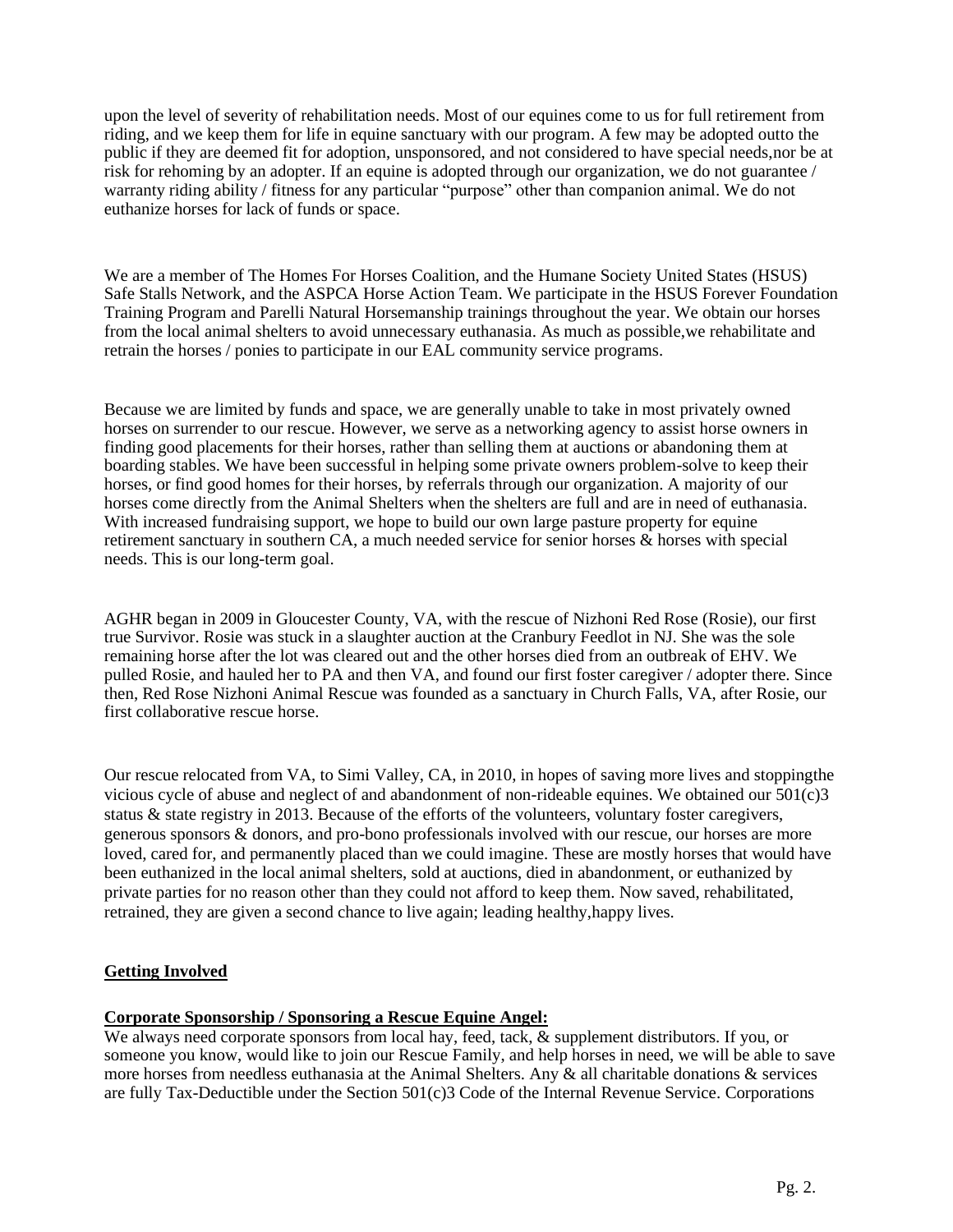and local businesses can mutually promote our cause on our newsletter publication, website, and at local events and venues throughout the community. Horse sponsorship opportunities are plentiful, meaningful, and necessary to continue our life-saving work.

## **Volunteering**

Welcome to our rescue family! We appreciate your involvement. As our community grows, so does our need for dedicated volunteers. Volunteering is a very educational, rewarding, fun, and important experience. We hope it will touch your heart and change your life for the better. Your time and effort makes a tremendous difference in the lives of homeless and unwanted horses in need.

Helping children / adults with emotional and learning challenges through Equine Assisted Learning, raising funds, rehabilitating a neglected/abused/abandoned equine, giving a horse a carrot anda warm blanket on its back for night time, and finding the right scratch spot to make the horse's lips quiver; well, if that does not warm your heart and lift your spirits, we don't know what will. Horses ask for nothing but our unconditional love. It is very rewarding to see how our rescue horses warm up to our voluntary members within a few visits and crave the love and attention they did not get in their former homes. In many cases, this is the first time anyone ever really cared for them at all. It is amazingwhat we can do together for these majestic animals. They are so deserving. In reading about our historybelow, we hope that you will be enthused by the opportunity to join our good cause & support our organization long-term. Thank you for giving your time, energy, and financial support, to help make thelives of our equine friends meaningful! You make a world of difference!

#### **Our Board of Directors and Leadership Team**

AGHR consists of a Board of Directors, including the Executive Director/Founder, the President, the Treasurer, the Secretary, Director of Program Development, Marketing Director, Volunteer Coordinator, Director of Operations, Community Outreach / Special Events Coordinator, Fundraising /Bequests Officer, and Lead Volunteer / Mentor. The President, Treasurer, and Secretary positions are filled by general membership vote at the end of their term, which is a minimum of 12 months, maximum of 3 years. Any long-standing active member can in any leadership, community outreach, orvolunteer coordination position, and take an important role in our rescue annually. Everyone involved makes a tremendous difference and is greatly appreciated.

## **Foster Caregiver**

Open your home and heart to a rescue horse with special emotional & physical needs. You may care for a horse that has been abandoned and needs nutritional health rehabilitation care, or a horse that has been abused/neglected and needs additional emotional support and retraining from a prior negative/traumatic experience. You may also be asked to take in a horse who is already well trained, well socialized, that simply needs a new home now. Participation in our voluntary Foster Caregiving program requires a Foster Care Agreement Contract, which requires tax-deductible sponsorship of your fostered equine(s). It requires home visits by AGHR Directors & assigns, and may require volunteer support with direct horse care. Many Foster Caregivers are matched with a horse they would eventually like to adopt, and so this horse becomes part of their family prior to adoption, which is very rewarding and comforting, knowing that the Foster has time to make an educated decision prior to adopting a rescue horse. Adoption by voluntary Fosters is not mandatory. In some cases, the rescue isable to secure outside sponsors to offset some sponsorship expense for the Foster. The rescue provides funds for emergency vet calls & humane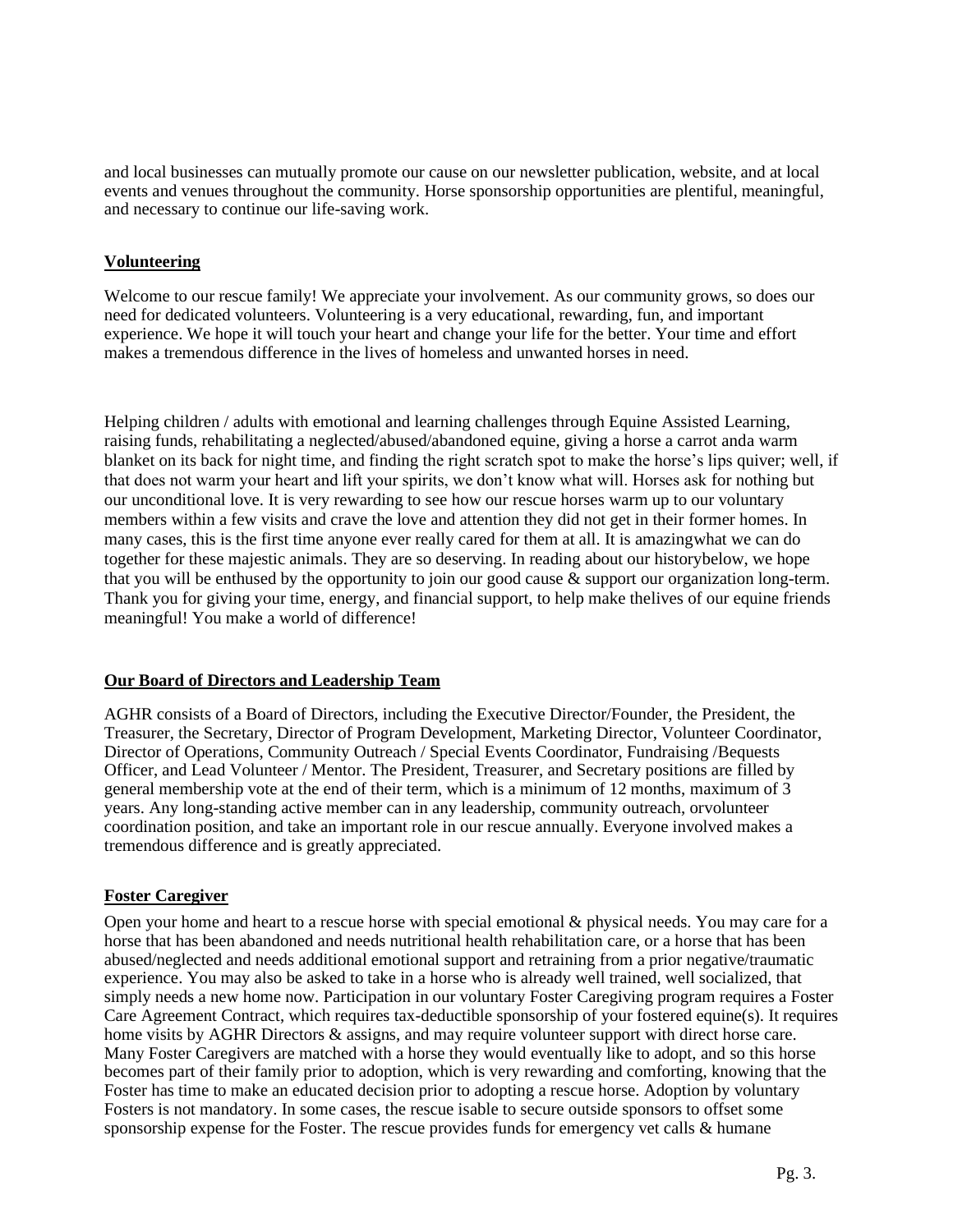euthanasia if the need arises. The Foster provides the daily maintenance & love. We work together as a team for the benefit of the fostered equine.

#### **Direct Horse Care (DHC) Volunteer**

The Direct Horse Care Volunteer is responsible to make regular visits to the fostered & boarded equines. During the visits, this volunteer is responsible to lightly exercise, groom, bathe, and perform general socialization and basic natural horsemanship desensitization training with the horses as directed by the Training Program. Volunteers may be asked to muck & clean paddocks & stalls as needed, maintain water troughs as needed, blanket or fly sheet / mask horses as needed, clean & maintain equipment, barns, feeder troughs, mats, and assist with stocking hay, shavings, and supplies as needed, and to assist with loading horses & supplies for transport as needed. Volunteers may be asked to help with holding horses for Vet & Farrier visits, aswell as to mentor more inexperienced Volunteers or provide orientation walk-throughs as needed, as directed by organization.

DHC Volunteers are responsible to maintain a regularly scheduled visitation program, to report their monthly visits in advance, by the 3<sup>rd</sup> day of each month, and post their visitation schedules in our "band" group app calendar in advance. They are encouraged to photograph / video their visits with the assigned horse and post that on our "band" group app for use on our social media / website pages.

Direct HorseCare Volunteers are required to attend all Experiential Learning Trainings, which are on weekends. You will be excused for illness or pre-notified emergency. Volunteers will not be permitted to conduct visits to the fostered horses without attending a pre-evaluation and orientation with Rescue Directors.

Volunteers are not authorized to ride, nor feed, the fostered equine, nor any other equine housed withinthe premises looking after the fostered equine, unless specifically directed to do so by the Board of Directors. Foster Caregivers may request assistance with grooming & ground training only, no riding. Volunteers are not authorized to feed the fostered horse; this is the responsibility of the Foster Caregiver &/or Stable Manager only.

Volunteers must be at least 18 years of age. Minor child participants may accompany Volunteers, only if signed on the Volunteer's liability waiver. Minor child participants must wear a safety helmet and be supervised at all times while around the horses. Minor child participants under the age of 14 are not permitted to handle the horses' feet. Adult Volunteers must pick the feet as directed by the Board of Directors, Foster Caregivers, Volunteer Coordinators/Mentors, & pro-bono professional Trainers, as appropriate for each individual horse.

Volunteers are required to provide a minimum of 6 service hours per month in visits with our rescue horses, including experiential learning trainings and meetings. Volunteers are encouraged to attend all special events, fundraisers, & outreach programs to help promote our programs.

#### **General and Community Based Volunteers**

We have an ongoing recruitment for Community-Based Volunteers to assist us with outreach events, fundraising (online and in-person), garage sale / auction Fundraisers, Community Service programs (i.e.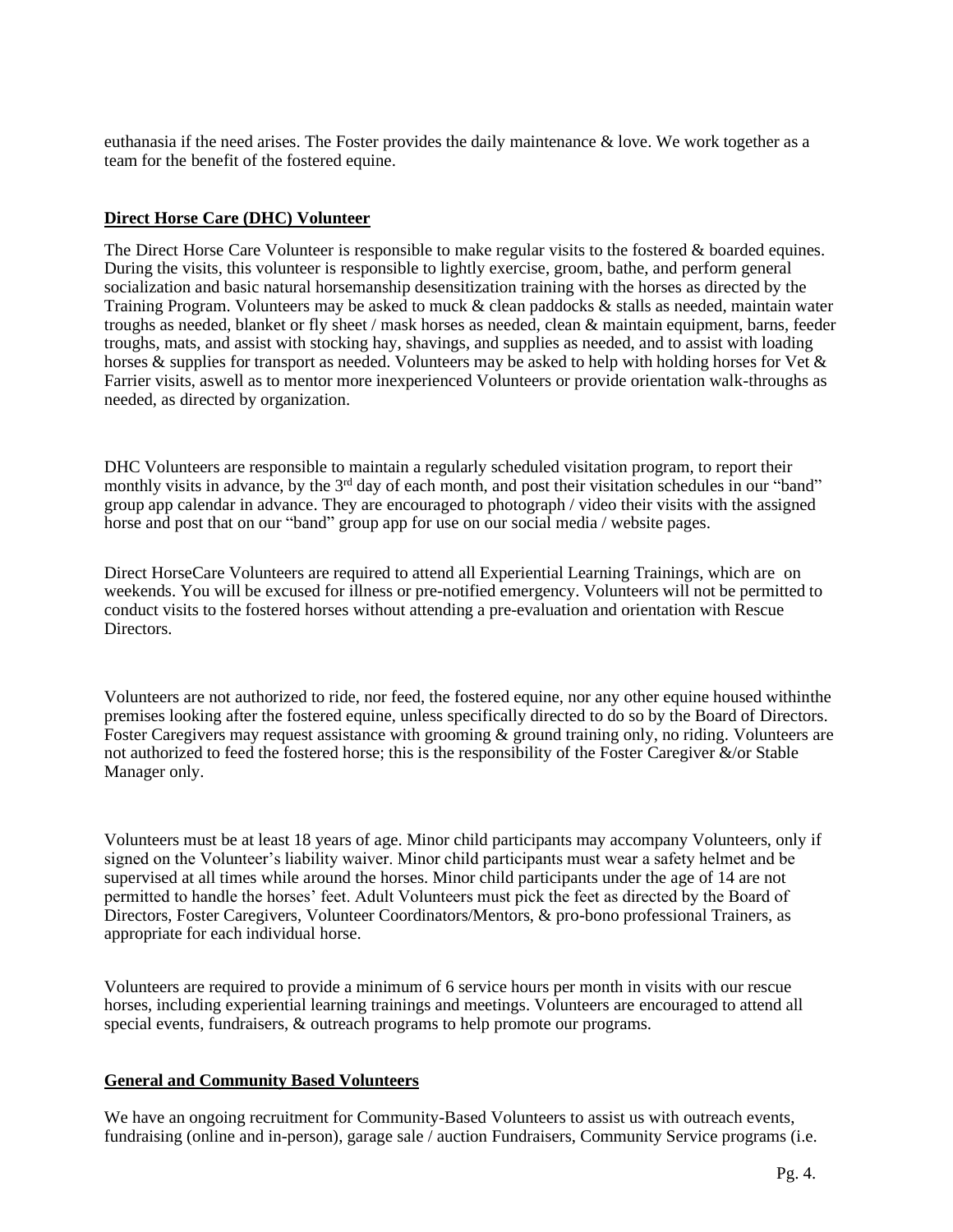National Day of the Horse, Giving Tuesday, ASPCA Help A Horse Day, Horse Powered Reading / Math, Dine4Horses Restaurant Fundraisers, Parelli Clinic Fundraisers, etc.). We are always looking for likeminded, creative leaders to assist us with program development, grant writing, and special events. We are always looking for Educators, Special Education Teachers, Reading / Math Specialists, Equine Specialists, and Psychotherapists to assist us with our Horse Powered Reading and Math program. This is a wonderful way to get involved and help our horses teach literacy skills and build confidence in community youth.

#### **Pro-Bono Professional Volunteers**

AGHR needs pro-bono professional services, such as EAGALAcertified Equine Specialists and Therapists, Reading / Math Specialists and Teachers, Veterinary, Farrier, legal, accounting, horse transport, carpenters, electricians, plumbers, animal photographers &videographers, personalized tshirt makers, stationary/clerical print shops, ink donations, painters, natural horsemanship trainers, & landscapers. Special skills and talents are valued and appreciated byour organization, to help with our daily operations, or our occasional special events.

### **Volunteer Requirements**

- 1. Age Requirement: minimum 18 years old for independent volunteering with horses (under the age of 18 requires parent / guardian supervision)
- 2. Time Commitment: 6 to 10 hours per month minimum service time required
- 3. Training Requirement: basic horse handling experience is required; no riding
- 4. Transportation Requirements: Volunteers must provide their own transportation to / between horse visits, and to / from community special events.
- 5. Foster Care Volunteer Requirements: Foster Care Application / Foster Care Agreement Contract the Foster Care Agreement Contract. Hay / Feed, Psyllium, 1<sup>st</sup> Aid, Grooming Supplies Sponsorship is required. Details specified in the Contract. 12 month minimum time commitment. Maximum time frame = lifetime of the sanctuary horse.
- 6. Safety and Liability Requirements: All Volunteers sign the Equine Liability Waiver & Hold Harmless Agreement, Confidentiality Affidavit, CDC Compliance Affidavit, provide their own medical and liability insurance. The rescue holds  $3<sup>rd</sup>$  party liability insurance for public visitors only on specified sites for events and Horse Powered Reading. Volunteers must attend and participate in regularly scheduled safety trainings.

## **No Kill Philosophy / Dealing With Equine Abuse & Neglect**

We are a "no kill" shelter organization. Because of this, AGHR, Inc. will not euthanize horses to make space for incoming horses. AGHR, Inc. will operate within its limited capacity for the safety and health well-being of the current horses in foster care, and volunteers involved. We reserve the right to accept or deny any horse at any time. We will not accept animals for the purpose of euthanasia only. AGHR reserves the right to limit or deny any breed, breed mix, foal, broodmare, or stallion intakes. Preferenceis given to horses impounded in the animal shelter, or in need of rescue due to desperate environmentalrisks such as abandonment, starvation, abuse, & neglect. We will network and help owners find other rescues or safe adopters for surrendered horses if we do not have space.

Horses with conditions such as significant laminitis, significant ringbone, cancer, or significant painful arthritis and the inability to walk, are referred to veterinarians and other animal rescues more equipped to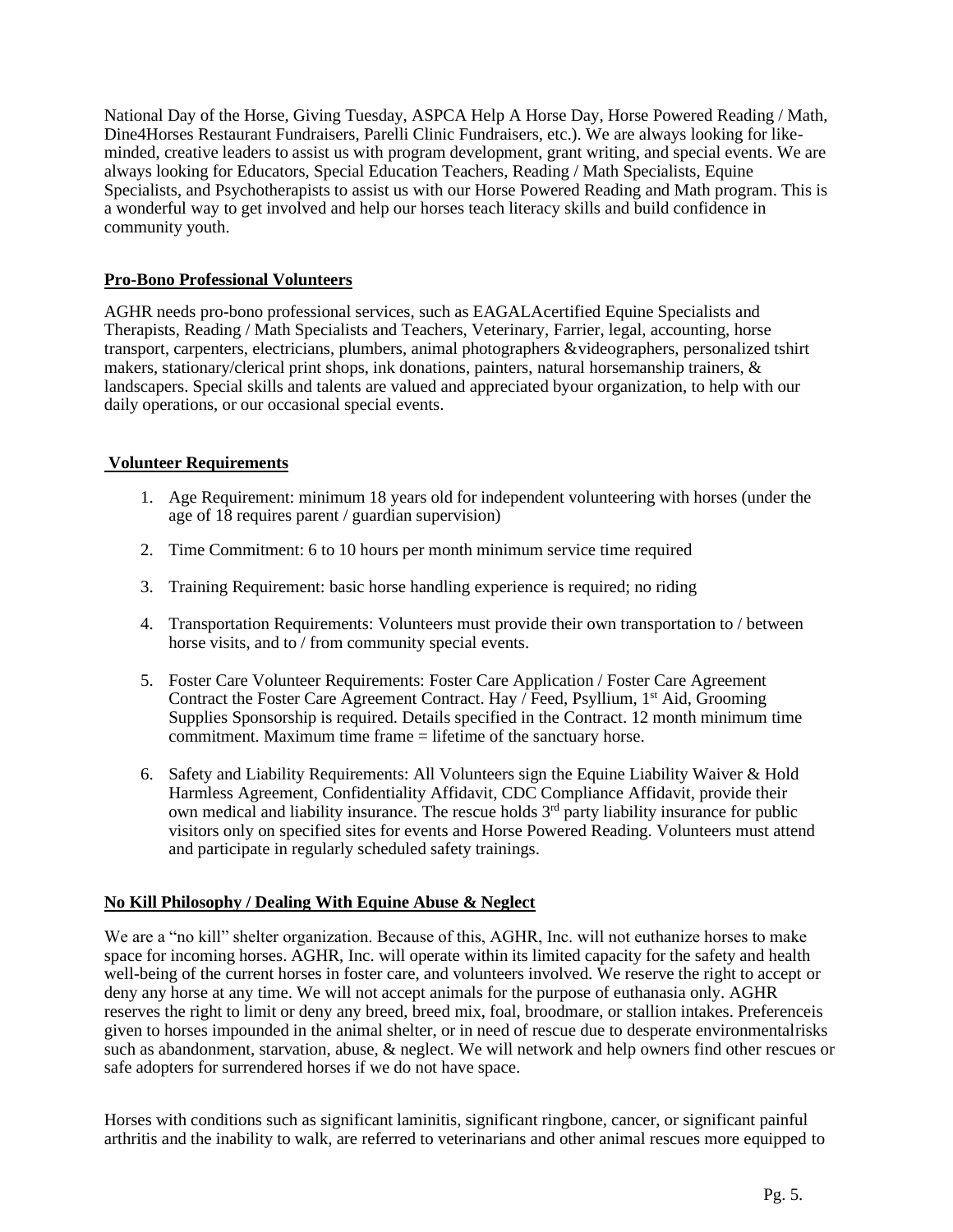deal with quality of life concerns. Though we are a "No Kill Shelter", we do support humane euthanasia in extreme suffering cases. We need our Volunteers to know that Rescue is not always pretty, and can be extremely sad, emotional, and stressful in some situations for horses and humans. This is one of the primary reasons our rescue recruits Volunteers over the age of 18 only. It is rare that Volunteers will encounter this difficult decision our Rescue needs to make, but they may encounter a horse that is injured, chronically lame, or abused/neglected beyond rehabilitation, at one of the AnimalShelters, or in foster care with us. And this is a reality to what we sometimes need to do. So this is noteworthy to tell Volunteers in advance. Our Rescue horses do not live beyond their quality of lives. We do not keep Rescue horses alive when they are suffering. Volunteers must understand that AGHR reserves the right to conduct humane euthanasia on any of our horses if the Vet recommends this for quality of life. Therefore, it is important that volunteers do not become overly attached to horses whomare suffering. This is a cruel fact that our rescue must follow. We ensure the best quality care possible, and we do not force endured suffering to extend life.

It is important for volunteers to understand that AGHR is in place to support abandoned horses, not humans who are unwilling to accept the financial responsibility that comes with owning a horse. AGHR does not offer low cost wellness and preventative health programs, low cost gelding or euthanasia, for private owners. However, we can try to help make referrals to other agencies which may be a resource to help horse owners in financial need. It is also important to understand that AGHR does, and will, report horse owners who mistreat, neglect, abuse, or abandon their equine to the legal authorities in the county where the horse resides. This includes adopters, foster caregivers, and horse owners related to our own rescue. This is a cruel and necessary reality at times. This is why it is critical that all members read, understand, and sign the Confidentiality Affidavit Form. This prevents our rescue family from anylegal suits or claims for slander and libel, and keeps us all aware of our legal rights and responsibilities.

#### **Accident Policy**

AGHR makes every effort to provide a safe working environment for all voluntary Members. However,occasionally accidents occur. As a voluntary Member, you are required to sign a Liability Waiver and must report any accident to the Volunteer Coordinator & President immediately. Volunteers under the age of 18 MUST wear an approved/certified riding helmet at all times while working around the rescue horses. Some foster homes may require that all handlers, regardless of age, wear an approved/certified riding helmet. We must respect all safety rules and regulations to avoid accidents as much as possible. All Voluntary Members are required to carry and maintain their own liability and/or medical insurance for themselves and their child minor participants. All Volunteers in any capacity must have a signed Liability Waiver and a signed CDC Compliance Affidavit form with acompleted Registration Packet prior to beginning with service in our organization. This is for your protection and ours. AGHR follows the current state and CDC code of regulations and ordinances, and reserves the right to demand the use of face mask, or other PPE materials and procedures. We have a non-compliance policy in place for Volunteers who do not follow our Volunteer – Safety Rules & Procedures, and you will be asked to discontinue service. This is for everyone's protection and good. Thank you foryour collaboration and compliance to keep everyone safe and happy in this volunteer experience.

## **Conduct**

It is rare that we need to ask a Volunteer to discontinue service with our Rescue, but it is critical for each Volunteer to know that we will, if misconduct becomes an issue. We are a model Rescue with ahigh reputation of excellence through the HSUS and the County Animal Care & Control Shelter Agencies. Although there are no paid positions as a Volunteer with our organization, we are serious about our professionalism and mannerism.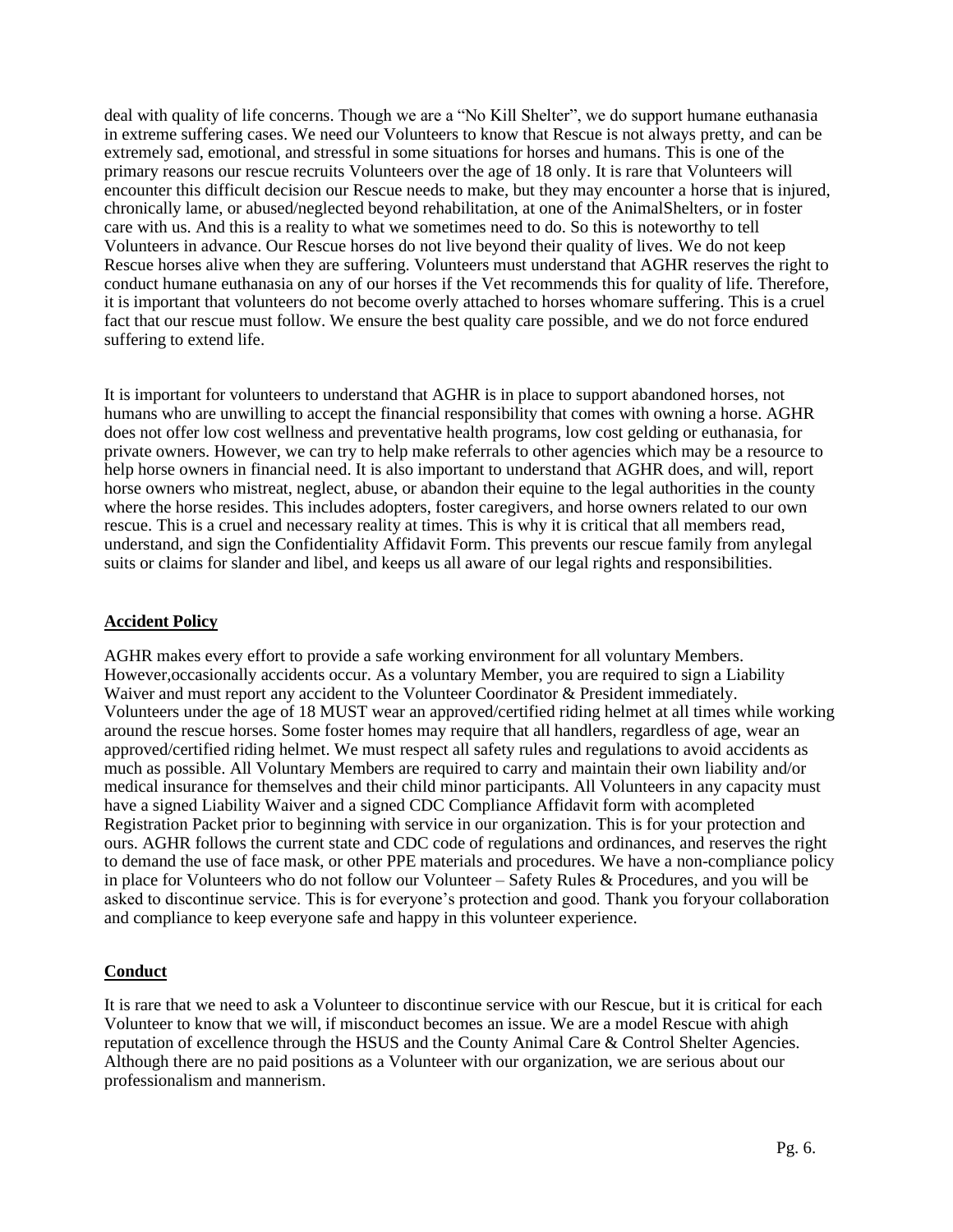As a representative of AGHR, it is important that you are familiar with its policies and procedures. When dealing with adopters, foster care homes, sponsors, and the public, as well as with Directors andfellow volunteer Direct Horse Care Volunteers, you must be polite, courteous, and helpful. You must respect the Rules & Regulations posted clearly and distributed to you when you joined our organization.

This includes NO RIDING horses on the foster care sites. This is critical. Even if the Foster Caregiver approves or encourages you to ride our fostered equine, or another horse on the property, this is AGAINST our policy and you will be dismissed from our program for liability purposes. Please followthe Rules of the Rescue, even if the Foster Caregiver or Boarding Stable does not. This is non- negotiable and will be dealt with on an individual basis, but is cause for dismissal due to insubordinance, breach of contract, and irresponsibility to the liability risk factor involved.

Please understand this when you join. This Rescue, and its Safety Rules & Procedures, is put in place to keep everyone safe and happy, especially our horses, whom have special needs and at risk for injury by misuse / misconduct. Please take this seriously and act in a mature and responsible manner when conducting businesson the foster care sites.

It is the policy of AGHR to provide a workplace that is free from discrimination, harassment, and on that promotes equal opportunity and equitable treatment. Any type of harassment or discrimination based on a person's race, religion, skin color, national origin, gender, sexual orientation, HIV status, etc., is prohibited. Horse rescue can be a very emotional and stressful job; however, please refrain from using any slang or foul language when dealing with negative people, known kill buyers, abusers, or uncaring surrendering owners. Each volunteer is expected to represent AGHR to the public in a positivemanner. Failure to support the code of conduct and the policies & procedures in detail may result in the termination of your volunteer service.

#### **General Overview of Rules & Regulations Include:**

- 1. Dress Code Volunteers are representatives of AGHR. A volunteer must wear a rescue shirt at AGHR special events. Voluntary Fosters & Direct Horse Care Volunteers must wear long pants (jeans or breeches preferred), appropriate closed to footwear (work boots or riding bootspreferred), no dangling jewelry, no loose clothing, all long hair tied back. All participants under theage of 18 must wear a safety helmet at all times around the horses.
- 2. Smoking Not permitted on or around the foster care / activity premises.
- 3. Alcohol/Drug Use AGHR is a drug  $&$  alcohol-free workplace. The following activities are prohibited on any premises associated with AGHR or while conducting AGHR services: the lawful manufacture, distribution, possession, or use of a controlled substance. Voluntary Foster Caregivers and Volunteers are not allowed to be on duty after having used a controlled substance which has not been legally prescribed by a health care practitioner. Violation of this policy will result in immediate dismissal from the volunteer program.
- 4. Violence All volunteers & visitors should be treated with courtesy & respect at all times. Conduct that threatens, intimidates, or otherwise emotionally or physically harms a human or animal within an AGHR setting will not be tolerated, and the volunteer will be immediately dismissed from service.
- 5. Privacy Any information pertaining to AGHR records, cases you may become privileged to (including names, addresses, phone numbers, email addresses, etc.) as a result of your position is confidential and may not be discussed or reproduced. Volunteers are specifically prohibited from discussing any aspect of AGHR records & cases with any representative of the media or public. Personal contact information of any rescue members shared via email shall not be reproduced or shared with any public entity who is not specifically an active member of AGHR. A Confidentiality Affidavit Form must be signed. Please note, AGHR Directors reserves the right to publish  $\&$  post photos or short video clips of volunteers and horses from trainings & special events to our website, facebook page, and other social media means.